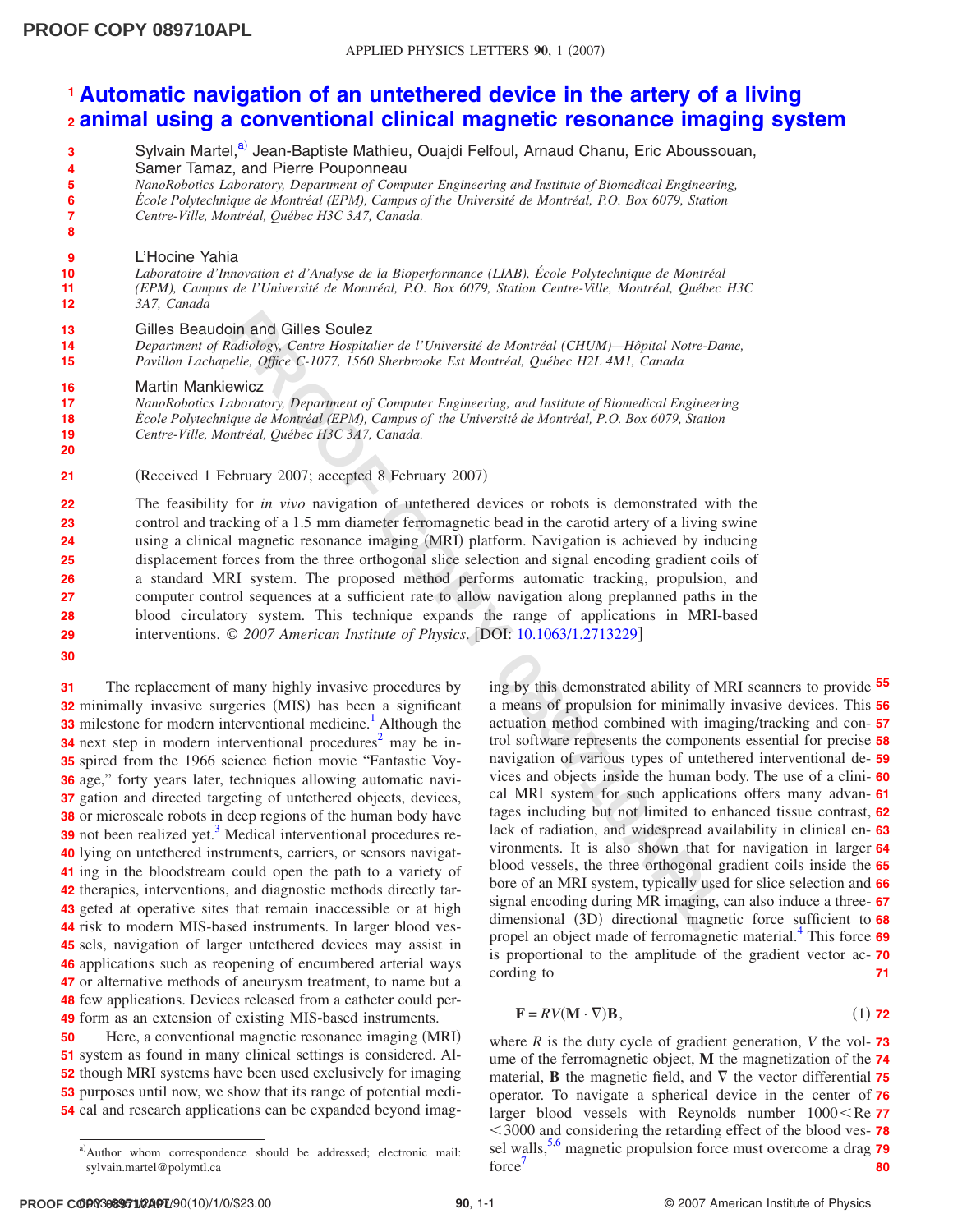<span id="page-1-0"></span>

FIG. 1. (A) Overview of the real-time navigation MRI sequence for the displacement and control of the magnetic sphere. (B) In vivo control of a 1.5 mm ferromagnetic sphere along 11 waypoints inside the carotid artery of a living swine: tracking and propulsion gradient histories. In (a) and (c) time varying line shows sphere position along the corresponding axis. Horizontal lines represent waypoints 1, 2, and 3 targeted by the magnetic sphere. Vertical dotted lines indicate a target waypoint change during oscillation phase. (b) and (d) show gradient amplitudes as a function of time. The *Y* axis is not displayed for clarity since no vertical control gradients was required during this particular experiment.

$$
\mathbf{81} \qquad |\mathbf{D}| = \frac{1}{2}\rho \bigg(\frac{u_t}{1-\lambda^{1.5}}\bigg)^2 AC_{\text{Dsphere}}, \quad \lambda < 0.6,\tag{2}
$$

 where  $\rho$  is the density of blood, A the frontal area of the immersed body,  $u_t$  the terminal velocity of the device,  $\lambda$  is the ratio between the spherical device's diameter  $d$  and the 85 vessel's diameter, and C<sub>Dsphere</sub> the drag coefficient,

86 
$$
C_{\text{Dsphere}} \approx \frac{24}{\text{Re}} + \frac{6}{1 + \sqrt{\text{Re}}} + 0.4, \quad 0 \le \text{Re} = \frac{\rho ud}{\mu} \le 2
$$
  
87  $\times 10^5$ , (3)

**88** where *u* and  $\mu$  are the relative velocity between the immersed device and the blood and the viscosity of blood, re-**89 90** spectively.

**PROOF COPY CORPORED A PURE TO A SET OF 41 ms.** While the latter event is Endovascular navigation made possible by integrating propulsion and tracking events within control software that deals with their time sequencing as well as with real-time, physiological, and technological constraints is presented in Fig. [1](#page-1-0)(a). The navigation sequence coordinated through cus- tom developed proprietary software modules embedded in the MRI system consists of two events: a synchronization event responsible for the controller routine to be called that lasts for 0.6 ms and a propulsion phase and tracking acqui-**91**

<span id="page-1-1"></span>

FIG. 2. *In vivo* automatic navigation of a 1.5 mm ferromagnetic bead inside the carotid artery of a living swine. The trajectories are superimposed over an x-ray angiography. The line of dots over the artery shows actual displacement of the bead. The circles (20 mm diameter) around each waypoint show precision tolerance region. Arrows show the direction of displacement. Image A, the bead travels through waypoints 1 and 2 and reaches the precision region of waypoint 3. Target waypoint changes from waypoint 3 to waypoint 2 (image B). Images C and D show two subsequent round-trips as target waypoint switches from waypoint 2 to waypoint 3 alternatively.

running, a processing time and a communication time are **101** required for the control routine to be completed and the com-**102** mand to be sent to the running sequence, setting the mini-**103** mum duration of the latter event with a maximum duration **104** set by power limitations from the gradients applied during **105** the tracking and propulsion phases. A longer duration pro-**106** vides more magnetic propulsion force but increases the load-**107** ing level on the gradient coils and amplifiers. Hence, the **108** 41 ms duration was determined to be the maximum level of **109** power dissipation the MRI scanner used for the experiment **110** could sustain. **111**

A ferromagnetic 1.5 mm (0.0136 g) diameter chrome 112 steel sphere (Salem Specialty Balls Company, Canton, CT) 113 was used for the experiment. Its magnetization  $M_{1.5 \text{ T}}$  114  $= 1.35 \times 10^6$  A/m was measured at  $B_0 = 1.5$  T (Walker Scien- **115** tific VSM, Worcester, MA) being the field present inside the 116 bore of the MRI system used (Siemens Magnetom Avanto 117 1.5 T, Erlangen, Germany). A spherical shape was chosen 118 instead of a prolate spheroidal shape that minimizes drag **119** force8–10 since a ferromagnetic body tends to maintain its **120** original orientation along the *B*<sup>0</sup> field inside the MRI bore. **121** Hence, the symmetry of a spherical body although not opti-**122** mal for a predetermined direction of motion is still a suitable **123** and simple compromise for general two-dimensional and 3D **124** navigations. **125**

The tests were performed with real-time MRI positional **126** accuracy of 0.59 mm combined in a time multiplexed fash-**127** ion with propulsion using the MRI imaging gradient coils **128** and proportional-integral-derivative control. Real-time track-**129** ing bypassing MR susceptibility artifacts<sup>11</sup> caused by the fer-130 romagnetic material was performed.<sup>12</sup> **131**

A tracking data history during *in vivo* navigation of the **132** ferromagnetic sphere being automatically controlled inside **133** the carotid artery of a 25 kg living swine (Supplementary 134 Movie 1, see Ref. [13](#page-2-11)) is depicted in Fig. [1](#page-1-0)(b) and Fig. [2.](#page-1-1) Ten 135 round-trips were programmed and achieved during this test. **136**